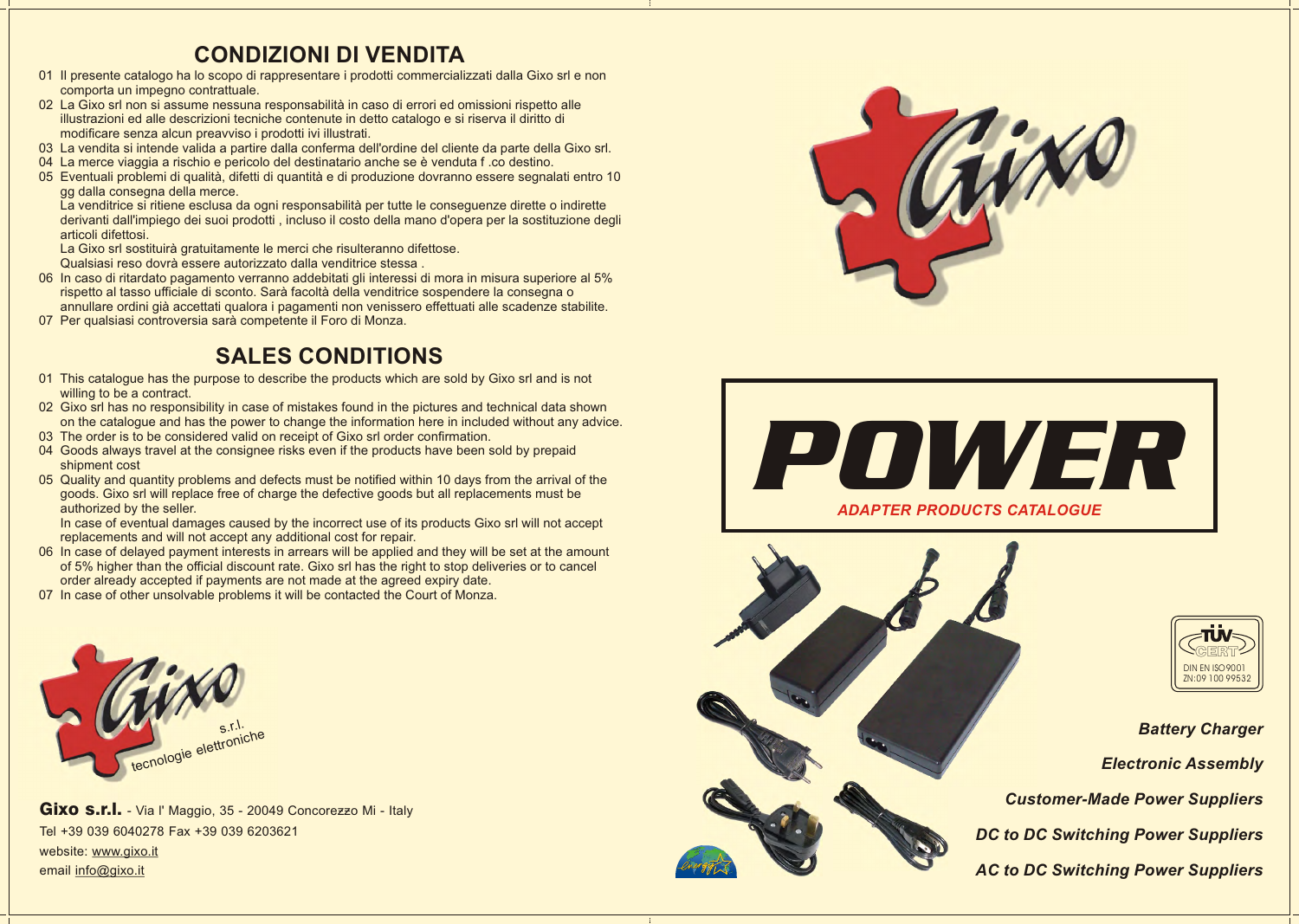

# 0810 SERIES (6 Watt.)

INPUT VOLTAGE: AC 100-240V CASE SIZE: 43.4mm x 30.7mm x 75.6mm WEIGHT: 56g APPROXIMATELY





#### Below is the voltage current table and avoid higher loads!

| <b>MODEL</b> | <b>DC OUTPUT</b> |       |  |  |  |  | $\P\mathbf{D}$ us<br><b>Intertek</b><br>9900993 | $_{c}$ (i) <sub>us</sub><br><b>Intertek</b><br>9900993 | $\left \text{Intertek} \right $ | $\epsilon$ | <b>FC</b> | <b>EMC</b> | <b>RoHS</b><br>conform | energy |  |
|--------------|------------------|-------|--|--|--|--|-------------------------------------------------|--------------------------------------------------------|---------------------------------|------------|-----------|------------|------------------------|--------|--|
| 08100500     | 5V               | 1.00A |  |  |  |  |                                                 |                                                        |                                 |            |           |            |                        |        |  |
| 08100600     | 6V               | 0.90A |  |  |  |  |                                                 |                                                        |                                 |            |           |            |                        |        |  |
| 08100900     | 9V               | 0.60A |  |  |  |  |                                                 |                                                        |                                 |            |           |            |                        |        |  |
| 08101200     | 12V              | 0.50A |  |  |  |  |                                                 |                                                        |                                 |            |           |            |                        |        |  |

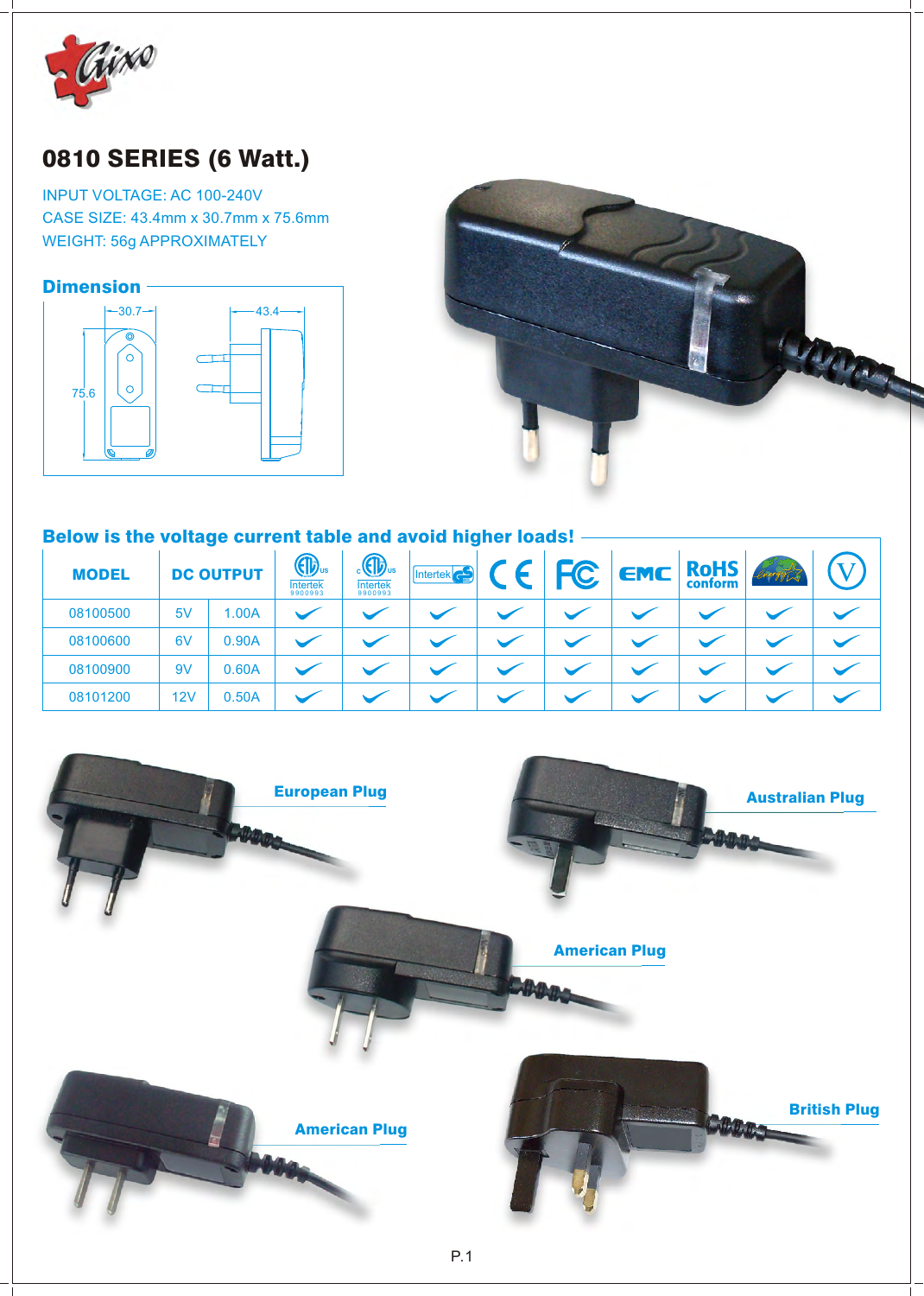

## 0820 SERIES (12 Watt.)

INPUT VOLTAGE: AC 100-240V CASE SIZE: 59.3mm x 30.7mm x 75.6mm WEIGHT: 86g APPROXIMATELY

#### **Dimension**





### Below is the voltage current table and avoid higher loads! -

| <b>MODEL</b> |       | <b>DC OUTPUT</b> | $\bigoplus$ <sub>us</sub><br><b>Intertek</b><br>9900993 | $\frac{1}{2}$ $\frac{1}{2}$ $\frac{1}{2}$ $\frac{1}{2}$ $\frac{1}{2}$ $\frac{1}{2}$ $\frac{1}{2}$ $\frac{1}{2}$ $\frac{1}{2}$ $\frac{1}{2}$ $\frac{1}{2}$ $\frac{1}{2}$ $\frac{1}{2}$ $\frac{1}{2}$ $\frac{1}{2}$ $\frac{1}{2}$ $\frac{1}{2}$ $\frac{1}{2}$ $\frac{1}{2}$ $\frac{1}{2}$ $\frac{1}{2}$ $\frac{1}{2}$<br><b>Intertek</b><br>9900993 | Intertek <sup>c</sup> | CE | <b>FC</b>    | <b>EMC</b> | <b>RoHS</b><br>conform | mergy L | $\bf V$                  |
|--------------|-------|------------------|---------------------------------------------------------|---------------------------------------------------------------------------------------------------------------------------------------------------------------------------------------------------------------------------------------------------------------------------------------------------------------------------------------------------|-----------------------|----|--------------|------------|------------------------|---------|--------------------------|
| 08200300     | 3.0V  | 1.50A            |                                                         |                                                                                                                                                                                                                                                                                                                                                   |                       |    | $\checkmark$ |            |                        |         | $\overline{\phantom{0}}$ |
| 08200500     | 5.0V  | 1.80A            |                                                         |                                                                                                                                                                                                                                                                                                                                                   |                       |    |              |            |                        |         | $\checkmark$             |
| 08200600     | 6.0V  | 1.60A            |                                                         |                                                                                                                                                                                                                                                                                                                                                   |                       |    |              |            |                        |         | $\checkmark$             |
| 08200900     | 9.0V  | 1.10A            |                                                         |                                                                                                                                                                                                                                                                                                                                                   |                       |    |              |            |                        |         | $\overline{\phantom{0}}$ |
| 08201000     | 10.0V | 1.00A            | $\checkmark$                                            |                                                                                                                                                                                                                                                                                                                                                   |                       |    | $\checkmark$ |            |                        |         | $\overline{\phantom{0}}$ |
| 08201200     | 12.0V | 0.90A            | $\checkmark$                                            |                                                                                                                                                                                                                                                                                                                                                   |                       |    |              |            |                        |         |                          |
| 08201500     | 15.0V | 0.75A            |                                                         |                                                                                                                                                                                                                                                                                                                                                   |                       |    |              |            |                        |         | $\overline{\phantom{0}}$ |
| 08201600     | 16.0V | 0.70A            |                                                         |                                                                                                                                                                                                                                                                                                                                                   |                       |    |              |            |                        |         | $\overline{\phantom{0}}$ |
| 08201800     | 18.0V | 0.65A            |                                                         |                                                                                                                                                                                                                                                                                                                                                   |                       |    |              |            |                        |         | $\overline{\phantom{0}}$ |
| 08202400     | 24.0V | 0.50A            |                                                         |                                                                                                                                                                                                                                                                                                                                                   |                       |    |              |            |                        |         |                          |

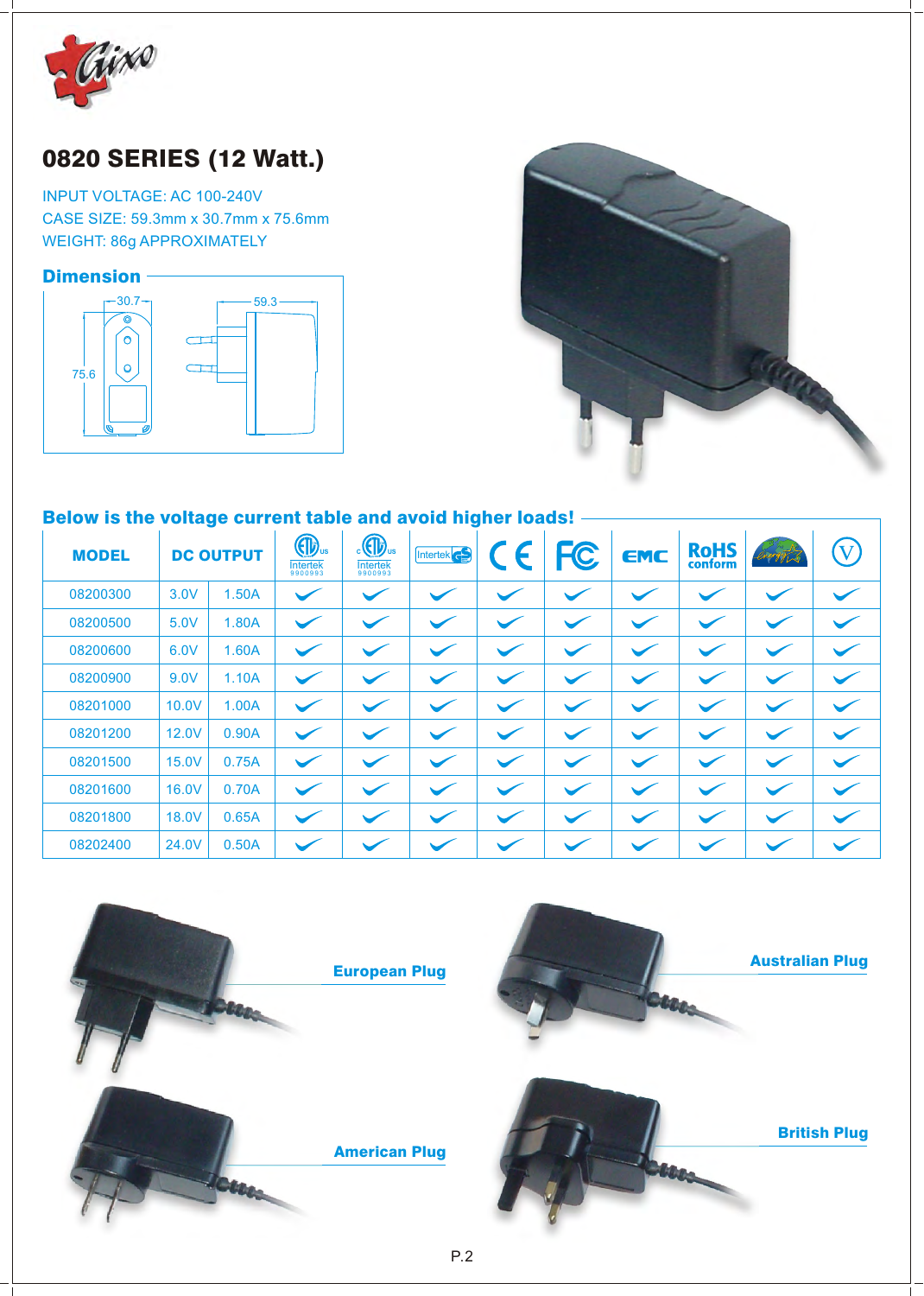

### 0830 SERIES (20 Watt.)

INPUT VOLTAGE: AC 100-240V CASE SIZE: 59.3mm x 30.7mm x 75.6mm WEIGHT: 128g APPROXIMATELY

### Below is the voltage current table and avoid higher loads!

| <b>MODEL</b> |            | <b>DC OUTPUT</b> | $\bigoplus$ | $\bigoplus$ | $\circ$ e $C$ EFC |  | EMC | <b>RoHS</b><br>conform |  |
|--------------|------------|------------------|-------------|-------------|-------------------|--|-----|------------------------|--|
| 08300500     | 5V         | 3.00A            |             |             |                   |  |     |                        |  |
| 08300600     | 6V         | 2.50A            |             |             |                   |  |     |                        |  |
| 08300700     | 7V         | 2.30A            |             |             |                   |  |     |                        |  |
| 08300800     | 8V         | 2.10A            |             |             |                   |  |     |                        |  |
| 08300900     | 9V         | 1.90A            |             |             |                   |  |     |                        |  |
| 08301000     | <b>10V</b> | 1.70A            |             |             |                   |  |     |                        |  |
| 08301100     | 11V        | 1.60A            |             |             |                   |  |     |                        |  |
| 08301200     | 12V        | 1.50A            |             |             |                   |  |     |                        |  |
| 08301300     | 13V        | 1.40A            |             |             |                   |  |     |                        |  |
| 08301400     | 14V        | 1.30A            |             |             |                   |  |     |                        |  |
| 08301500     | 15V        | 1.20A            |             |             |                   |  |     |                        |  |
| 08301600     | <b>16V</b> | 1.13A            |             |             |                   |  |     |                        |  |
| 08301700     | 17V        | 1.06A            |             |             |                   |  |     |                        |  |
| 08301800     | <b>18V</b> | 1.00A            |             |             |                   |  |     |                        |  |
| 08301900     | <b>19V</b> | 0.98A            |             |             |                   |  |     |                        |  |
| 08302000     | <b>20V</b> | 0.94A            |             |             |                   |  |     |                        |  |
| 08302100     | 21V        | 0.90A            |             |             |                   |  |     |                        |  |
| 08302200     | 22V        | 0.88A            |             |             |                   |  |     |                        |  |
| 08302300     | 23V        | 0.85A            |             |             |                   |  |     |                        |  |
| 08302400     | 24V        | 0.83A            |             |             |                   |  |     |                        |  |



CARGARY ..



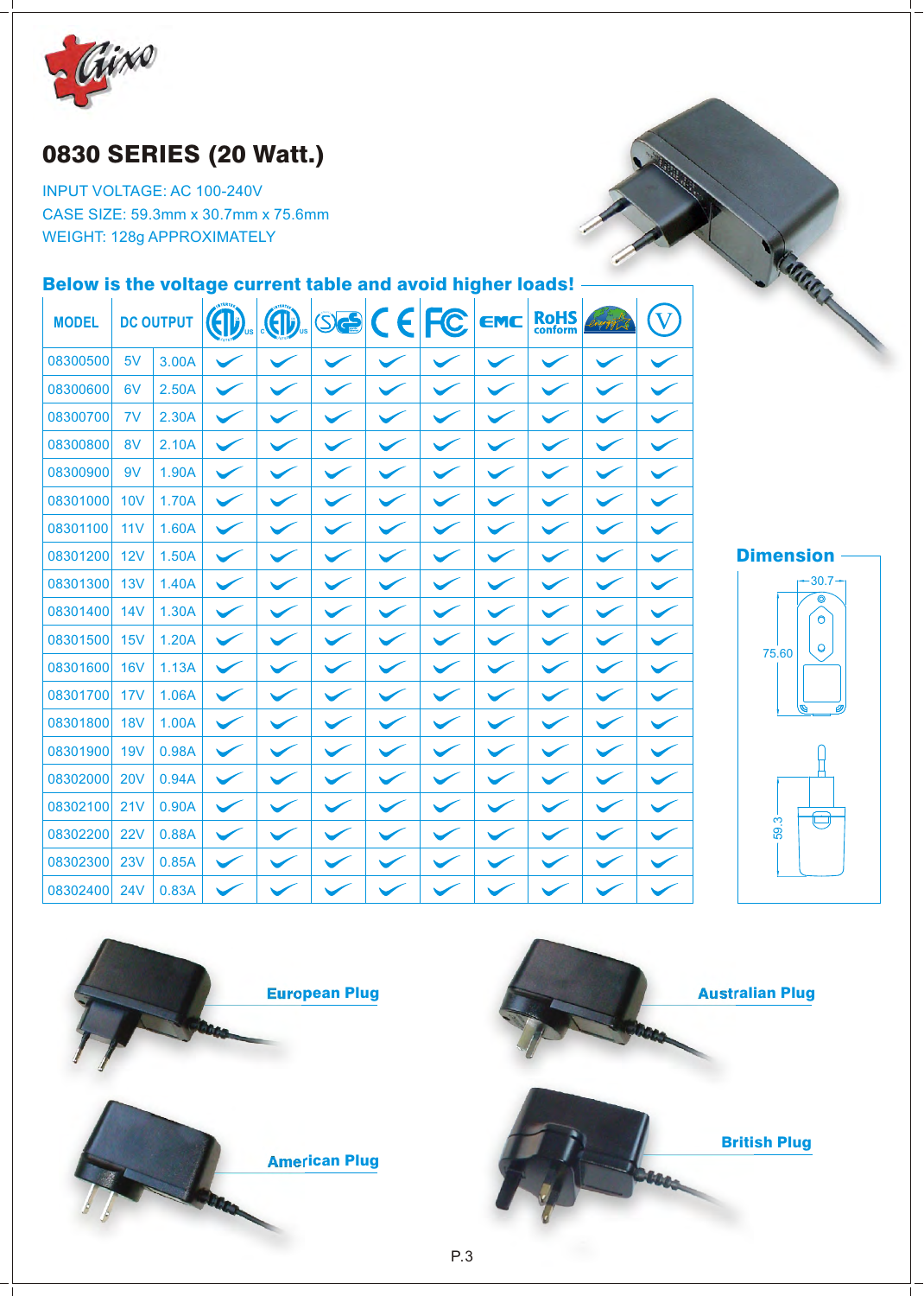

### 0840 SERIES (40 Watt.)

INPUT VOLTAGE: AC 100-240V CASE SIZE: 45.4mm x 27.8mm x 95.4mm WEIGHT: 166g APPROXIMATELY

### Below is the voltage current table and avoid higher loads! -

| <b>MODEL</b> |            | <b>DC OUTPUT</b> | <b>OD</b> us<br>$Intertek9900993$ | $\cdot$ (ID<br>$Intertek9900993$ | Intertek <sup>cs</sup> | CE FC        | EMC | <b>RoHS</b><br>conform | brong fort | $(\nabla)$           |                  |
|--------------|------------|------------------|-----------------------------------|----------------------------------|------------------------|--------------|-----|------------------------|------------|----------------------|------------------|
| 08400500     | 5V         | 4.0A             | $\checkmark$                      |                                  |                        |              |     |                        |            | $\checkmark$         |                  |
| 08400600     | 6V         | 3.5A             | $\checkmark$                      |                                  |                        | $\checkmark$ |     | $\checkmark$           |            | $\checkmark$         |                  |
| 08400700     | 7V         | 3.3A             | $\checkmark$                      |                                  |                        |              |     |                        |            | $\blacktriangledown$ |                  |
| 08400800     | 8V         | 3.2A             |                                   |                                  |                        |              |     |                        |            |                      |                  |
| 08400900     | 9V         | 3.1A             |                                   |                                  |                        |              |     |                        |            |                      |                  |
| 08401000     | <b>10V</b> | 2.8A             |                                   |                                  |                        |              |     |                        |            |                      |                  |
| 08401100     | 11V        | 2.6A             |                                   |                                  |                        |              |     |                        |            |                      |                  |
| 08401200     | 12V        | 2.5A             | $\checkmark$                      |                                  |                        |              |     |                        |            |                      | <b>Dimension</b> |
| 08401300     | 13V        | 2.4A             | $\checkmark$                      |                                  |                        | $\checkmark$ |     |                        |            | $\checkmark$         | $45.4 -$         |
| 08401400     | <b>14V</b> | 2.3A             | $\checkmark$                      |                                  |                        |              |     |                        |            |                      |                  |
| 08401500     | 15V        | 2.2A             |                                   |                                  |                        |              |     |                        |            |                      |                  |
| 08401600     | <b>16V</b> | 2.1A             |                                   |                                  |                        |              |     |                        |            |                      |                  |
| 08401700     | 17V        | 2.0A             |                                   |                                  |                        |              |     |                        |            |                      |                  |
| 08401800     | <b>18V</b> | 1.95A            | $\checkmark$                      |                                  |                        |              |     |                        |            |                      |                  |
| 08401850     | 18.5V      | 1.93A            | $\checkmark$                      |                                  |                        |              |     |                        |            |                      |                  |
| 08401900     | <b>19V</b> | 1.9A             | $\checkmark$                      |                                  |                        |              |     |                        |            |                      |                  |
| 08401950     | 19.5V      | 1.88A            |                                   |                                  |                        |              |     |                        |            |                      |                  |
| 08402000     | <b>20V</b> | 1.85A            |                                   |                                  |                        |              |     |                        |            |                      | U                |
| 08402100     | 21V        | 1.80A            |                                   |                                  |                        |              |     |                        |            |                      |                  |
| 08402200     | <b>22V</b> | 1.75A            | $\checkmark$                      |                                  |                        |              |     |                        |            |                      |                  |
| 08402300     | 23V        | 1.70A            | $\checkmark$                      |                                  |                        |              |     |                        |            |                      |                  |
| 08402400     | <b>24V</b> | 1.65A            |                                   |                                  |                        |              |     |                        |            |                      |                  |



95.4

27.8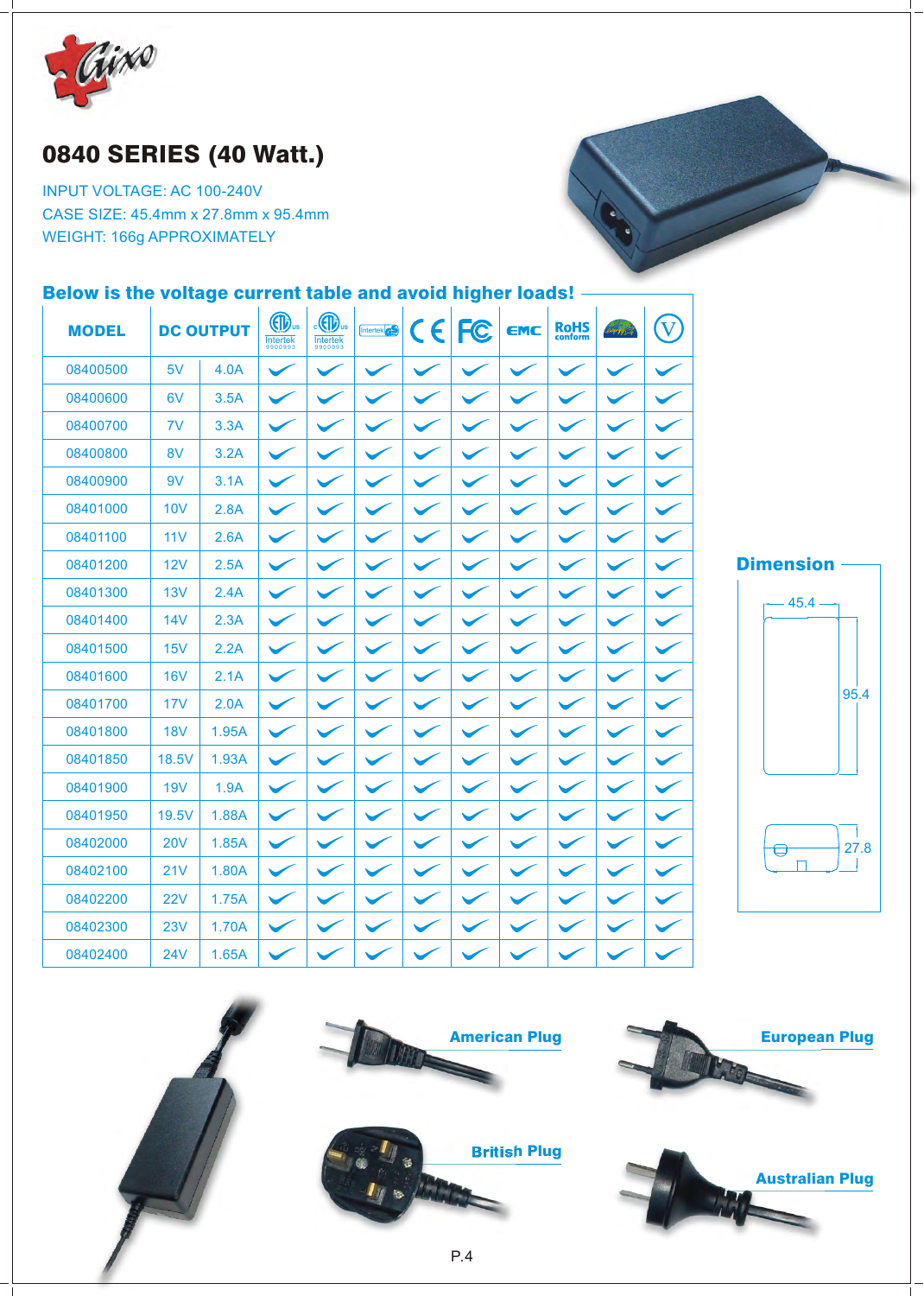

### 0850 SERIES (60 Watt.)

Design for a wide range of domestic equipment, Notebook computer, Traveler equipment. Multi changeable plug DC-cord or customer design DC-cord Universal AC input 100V to 240V, 50Hz/60Hz. Universal AC input plug available(USA, Europe, Aust, BSI) 8 selectable outputs: 5V-12V MAX. 5.2A. The multi selectable version can be set the output by a changable slot. Over load, over current, over heat protection. International approval IEC60950-1:2005, EN60950-1:2006+A11, UL60950-1 :2003 (1st), CSA C22.2 No.60950-1 EMC approval EN55022:2006+A1, EN61000-3-2:2006, EN61000-3-3:2008, EN55024:1998+A1+A2, FCC Part 15 Extra low consumption.

Weight: 365g approximately. Small size: 133x65x20mm.

#### **Dimension**



### International Approval



#### Below is the voltage current table and avoid higher loads! -

| Rate output voltage | 5V       | 6V       | 7V       | 8V       | 9V       | 10V      | 11V      | 12V      |
|---------------------|----------|----------|----------|----------|----------|----------|----------|----------|
| Max. output current | 5.2A     | 5.2A     | 5.2A     | 5.2A     | 5.0A     | 5.0A     | 5.0A     | 5.0A     |
| <b>MODEL</b>        | 08500500 | 08500600 | 08500700 | 08500800 | 08500900 | 08501000 | 08501100 | 08501200 |